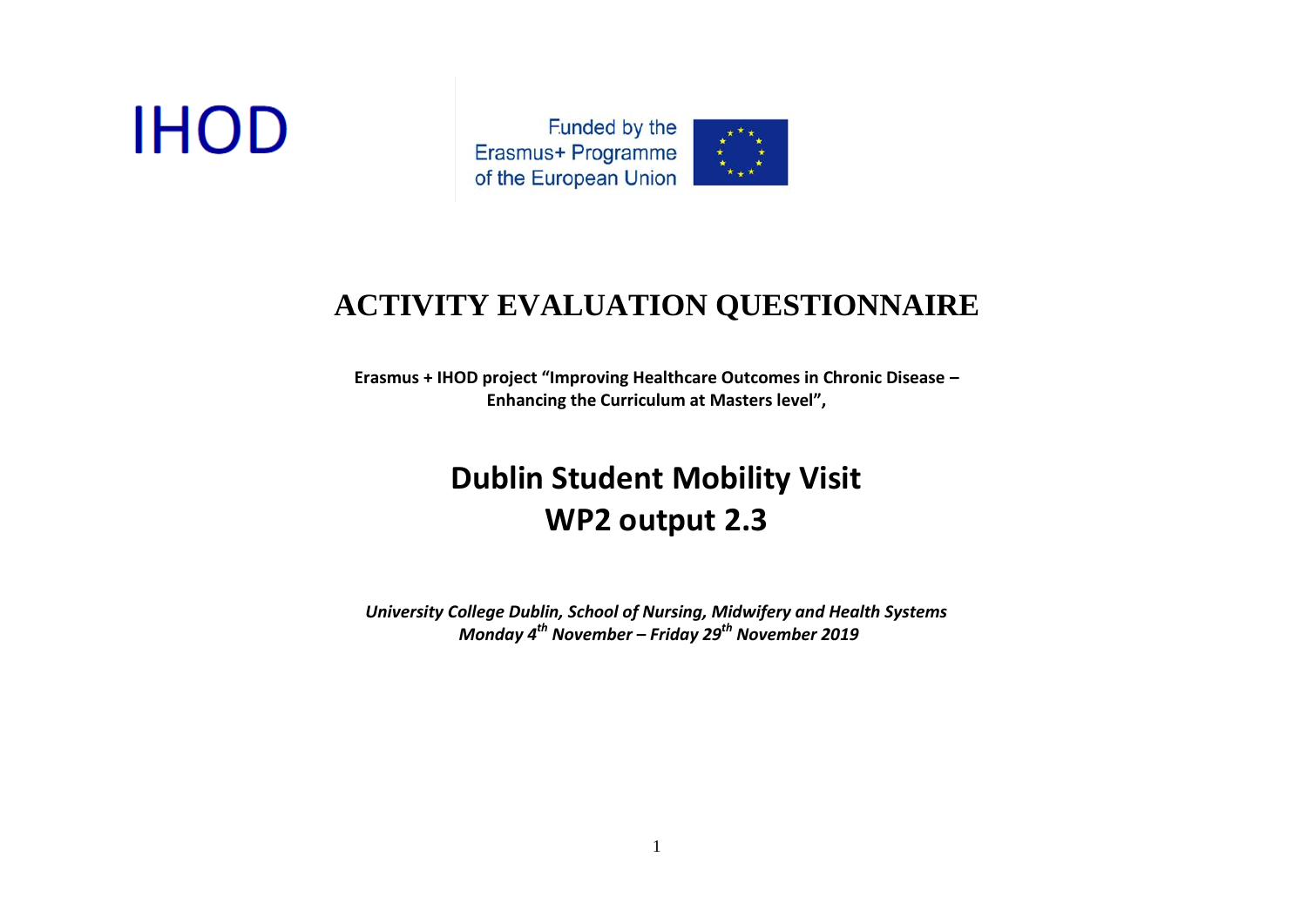**As mean of assessing the course, a questionnaire was submitted to the students. Each of the 23 students received one, the below findings are based on 23 questionnaires returned.**

#### **Note: Rank 1 stands for poor/not at all, number 10 for excellent/in a high standard and N/A for Not Applicable or No/Answer.**

Please rank each of the major topics of the Training Course topics by their *usefulness* to you.

| <b>Course topics or activities</b>                    | Rank | Rank | Rank           | Rank | Rank           | Rank           | Rank             | <b>Rank</b>             | Rank                    | <b>Rank</b>    | N/A |
|-------------------------------------------------------|------|------|----------------|------|----------------|----------------|------------------|-------------------------|-------------------------|----------------|-----|
|                                                       |      |      | 3              | 4    | C.             | 6              |                  | 8                       | 9                       | 10             |     |
| 1. Introduction to the course                         |      |      |                |      |                |                |                  | 4                       | 6                       | 11             |     |
| 2. Course work on health project development          |      |      |                |      |                |                |                  | 5                       | 6                       | 10             |     |
| 3. Group reports on health project                    |      |      |                |      |                |                | $\overline{2}$   | 4                       | 6                       | 9              |     |
| 4. Introduction to the University library             |      | л    |                |      |                |                |                  | 4                       | $\overline{\mathbf{4}}$ | 9              |     |
| 5. Introduction and visit to University Hospital      |      |      | $\overline{2}$ |      | $\overline{2}$ | 1              |                  | $\overline{\mathbf{4}}$ | $\overline{\mathbf{4}}$ | $\overline{2}$ | 4   |
| 5. Core course topics: Health Economics               |      |      |                |      |                | $\overline{2}$ | $\boldsymbol{2}$ |                         | 5                       | 4              |     |
| 6. Core course topics: Main concepts of Public Health |      |      |                |      |                |                | $\overline{2}$   | 4                       | 5                       | 10             |     |
| 7. Core course topics: Public Health and Health Care  |      |      |                |      |                |                | $\overline{2}$   | 3                       | 5                       | 12             |     |
| 8. Core course topics: Health Law and Ethics          |      |      |                |      | -1.            | $\overline{2}$ | $\overline{2}$   | 5                       | $\overline{\mathbf{3}}$ | 9              |     |
| 9. Core course topics: Health Policy and Strategy     |      |      |                |      |                | 1              | $\overline{2}$   | $\overline{\mathbf{4}}$ | 7                       | 9              |     |
| 10. Core course topics: Leadership in Health Care     |      |      |                |      |                |                |                  |                         | $\ddot{\mathbf{6}}$     | 16             |     |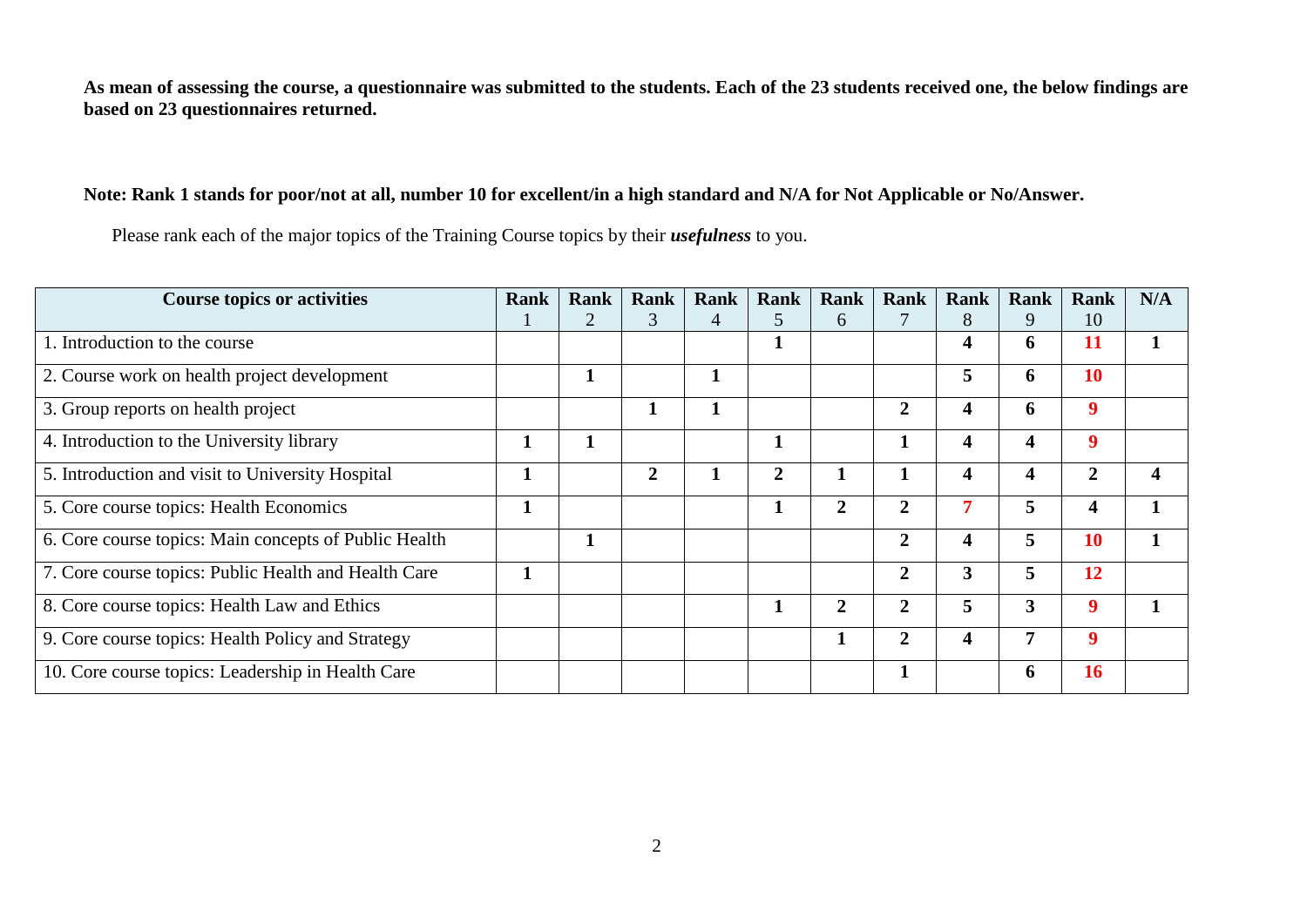#### Please, circle the number, which you consider nearest to your opinion. **Number 1 stands for poor, and number 10 for excellent standard.**

| <b>Questions</b>                                                                                          | <b>Rank</b> | <b>Rank</b>    | <b>Rank</b> | <b>Rank</b>    | <b>Rank</b> | Rank         | <b>Rank</b>             | <b>Rank</b>             | <b>Rank</b>      | <b>Rank</b>      | N/A         |
|-----------------------------------------------------------------------------------------------------------|-------------|----------------|-------------|----------------|-------------|--------------|-------------------------|-------------------------|------------------|------------------|-------------|
|                                                                                                           |             | $\overline{2}$ | 3           | $\overline{4}$ | 5           | 6            |                         | 8                       | 9                | 10               |             |
| What is your general opinion about the course?                                                            |             |                |             |                |             |              |                         | 6                       | 10               | 8                |             |
| What is your general opinion about the course organisation                                                |             |                |             |                |             | $\mathbf{1}$ |                         | $\overline{\mathbf{4}}$ | $\overline{7}$   | 11               |             |
| and management?                                                                                           |             |                |             |                |             |              |                         |                         |                  |                  |             |
| What is your general opinion about the university and                                                     |             |                |             |                |             | $\mathbf{1}$ | $\mathbf{1}$            | $\mathbf{1}$            | $\boldsymbol{9}$ | <b>10</b>        | $\mathbf 1$ |
| course environment?                                                                                       |             |                |             |                |             |              |                         |                         |                  |                  |             |
| What is your opinion about European cultural experiences                                                  |             |                |             |                |             |              | $\boldsymbol{2}$        | $\overline{2}$          | 8                | 11               |             |
| (new knowledge, places, traditions, practices) you were                                                   |             |                |             |                |             |              |                         |                         |                  |                  |             |
| exposed to / you acquired during your stay?                                                               |             |                |             |                |             |              |                         |                         |                  |                  |             |
| In your judgement, how important were the international                                                   |             |                |             |                |             |              | $\overline{\mathbf{3}}$ | 3                       | 8                | $\boldsymbol{9}$ |             |
| dimensions in this course?                                                                                |             |                |             |                |             |              |                         |                         |                  |                  |             |
| In your judgement, how important were the global                                                          |             |                |             |                |             |              | $\overline{2}$          | $\overline{\mathbf{4}}$ | 11               | 6                |             |
| dimensions in this course?                                                                                |             |                |             |                |             |              |                         |                         |                  |                  |             |
| Has the course given you new understanding about the role                                                 |             |                |             |                |             |              | $\mathbf{1}$            | 8                       | 8                | 6                |             |
| of public health in tackling health problems related to<br>chronic diseases?                              |             |                |             |                |             |              |                         |                         |                  |                  |             |
|                                                                                                           |             |                |             |                |             |              |                         |                         |                  |                  |             |
| Have the workshops given you an action orientation to<br>work in the field of health sector and workforce |             |                |             |                |             |              | $\overline{\mathbf{4}}$ | $\overline{7}$          | 6                | 6                |             |
| development?                                                                                              |             |                |             |                |             |              |                         |                         |                  |                  |             |
| Have the workshops given you new attitudes to work in the                                                 |             |                |             |                |             | $\mathbf{1}$ | $\overline{\mathbf{3}}$ | 6                       | 8                | 5                |             |
| field of health sector and workforce development?                                                         |             |                |             |                |             |              |                         |                         |                  |                  |             |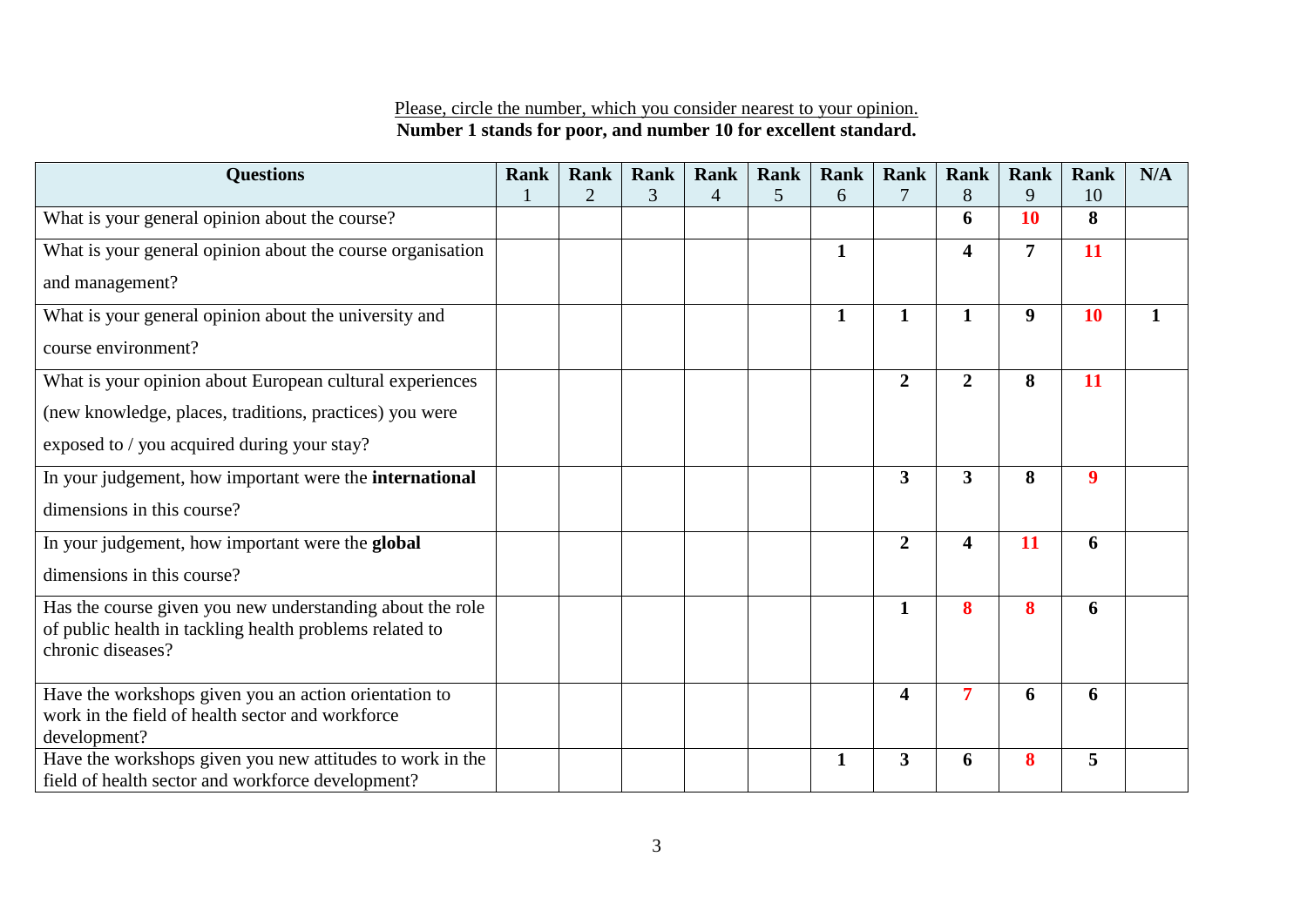| <b>Questions</b>                                                                                                              | Rank | Rank | Rank | Rank | Rank | Rank | Rank           | Rank | Rank | Rank | N/A |
|-------------------------------------------------------------------------------------------------------------------------------|------|------|------|------|------|------|----------------|------|------|------|-----|
|                                                                                                                               |      |      | C.   | 4    | C    | 6    |                | 8    | 9    | 10   |     |
| Will you find the workshops relevant to your daily work?                                                                      |      |      |      |      |      |      | $\overline{2}$ | 14   |      | 3    |     |
| Was your previous learning experience sufficiently taken<br>into account during the course?                                   |      |      |      |      |      |      | 3              | 9    | 3    | 4    |     |
| Was the level of the course been too elementary or too<br>advanced?<br>$(1 = \text{too elementary}, 9 = \text{too advanced})$ |      |      |      |      | 6    | 3    | 6              | 3    |      |      |     |
| How do you evaluate the content of the course program?<br>$(1 = \text{too narrow}, 10 = \text{too broad})$                    |      |      |      | 2    | 4    | 2    | 5              |      |      |      |     |
| How do you evaluate the teaching methods in the course?<br>$(1 = not relevant, 9 = very relevant)$                            |      |      |      |      |      |      | 5              | 5    | 5    | 5    |     |